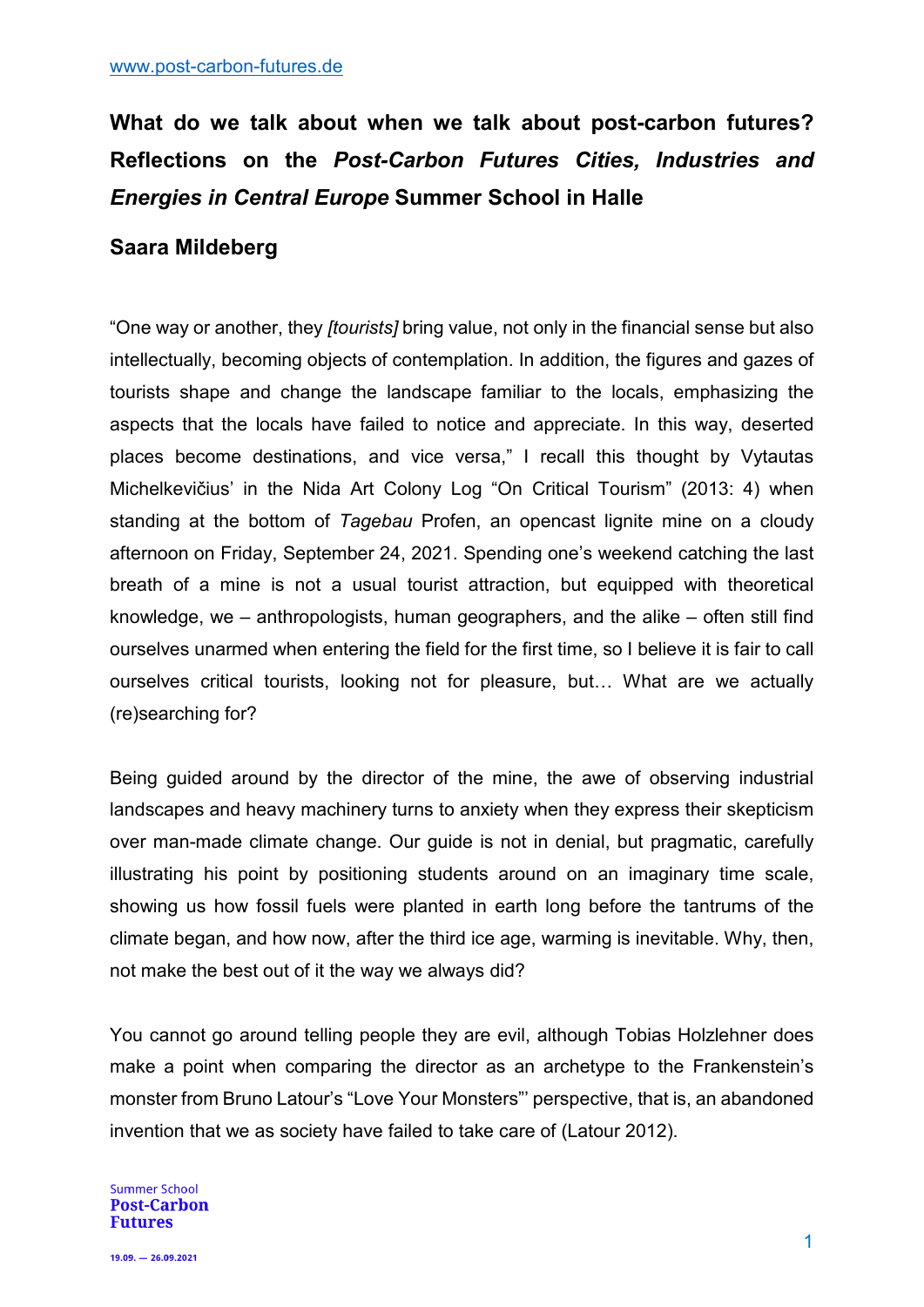#### www.post-carbon-futures.de

Even though obviously skeptical glances are exchanged in the group, the fact that the discussion continues until the very last moment when students have to be explicitly called back to the bus is a sign of mutual interest – between the monster, towards its' creator's children, and the children, for whom the *now* was once designed for as *future*. What do *we,* choosing to face the problem talk about when we talk about post-carbon futures? Reclaiming, rewilding, recultivating have been recurring concepts in (academic) theory and (postindustrial) practice for decades. Additionally, turning from material aspects of land use to the embracing its history and memories, Hilary Orange has proposed the lens of reanimation as an approach that takes into account three additional, sociocultural aspects of how we deal with industrial spaces. These are the dynamics of forgetting and remembering, the continual transformation of heritage through everyday experience, and the transformative potential of scholarship and community engagement (Orange 2015: 15). Not only do these aspects raise the question of whom do we talk to when we talk about post-*anything* futures, but also selfreflective contemplations on what kind of impact – if any – do we as researchers have on our subject(s)?

Moreover, what if the expectations of an *informed* researcher do not match the local experience-based worldview and the socioeconomic reality which relies heavily on the *status quo*? Energy production is both an international matter and – often conflictingly – linked to ideas of national sovereignty, as we learn from the director of the mine, but at the end of the day it is the local community that has to face the byproducts and leftovers of the industry – the pollution, wastelands, and abandonment. Although there are examples of resistance, my own fieldwork, and that of other participants of the summer school has proved otherwise: extractivism is seen as necessary evil to support the (local) economy, be it either through creating jobs or receiving compensation for land use and pollution. A toxic resilience, at the price of health and environment.

Just like there is no one-size-fits-all solution, there are no simple answers to what the future will, or should be like either. Over the days when we were preparing for our field trips, there was a lot of talk over the messiness of fieldwork when collecting qualitative data in post-industrial societies – or rather, societies in transition.

**Summer School Post-Carbon Futures**